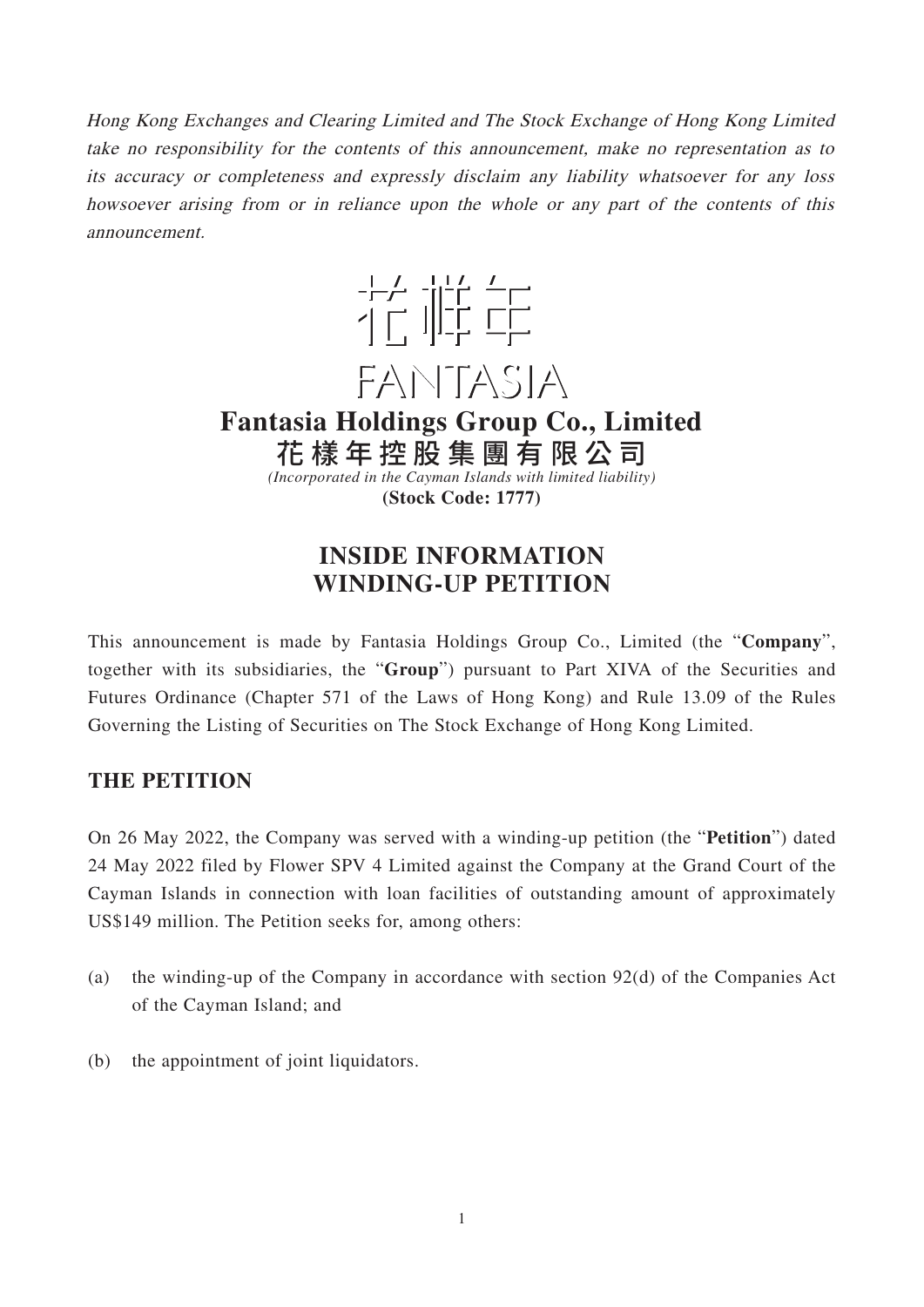#### **Effects of the Petition**

The Company has been advised by its legal advisers that in the event that the Company is ultimately wound up as a result of the Petition, then under section 99 of the Companies Act (2022 Revision) of the Cayman Islands (the "**Act**"), any disposition of the property owned directly by the Company (and for the avoidance of doubt excluding property owned by subsidiaries of the Company (such as, but not limited to, assets owned by subsidiaries of the Company in the People's Republic of China and the United States of America)), any transfer of shares of the Company, or any alteration in the status of the members of the Company, after the commencement date of the winding up, namely the date of the presentation of the Petition (that is, 26 May 2022) (the "**Commencement Date**"), will be void unless a validation order is obtained from the Cayman Islands Grand Court (the "**Grand Court**"). Any such disposition, transfer or alternation made on or after the Commencement Date will not be affected if the Petition is subsequently struck out, dismissed or permanently stayed.

The Company will oppose the Petition vigorously. However, given the effect of section 99 of the Act, the board of directors of the Company (the "**Board**") wishes to remind the shareholders and potential investors of the Company that the transfer of the shares in the Company made on or after the Commencement Date would be void without a validation order from the Grand Court. Pursuant to the circular dated 28 December 2016 issued by Hong Kong Securities Clearing Company Limited ("**HKSCC**") in relation to the transfer of the shares of listed issuers after a winding-up petition has been presented, in view of these restrictions and the uncertainties that may arise in relation to the transfer of shares of the Company, for participant(s) who conduct share transfers through HKSCC (the "**Participant(s)**"), HKSCC may, at any time, and without notice, exercise its powers under the General Rules of Central Clearing and Settlement System ("**CCASS**") to temporarily suspend any of its services in respect of shares of the Company. This may include the suspension of acceptance of deposits of share certificates of the Company into CCASS. The share certificates of the Company received by HKSCC but not yet re-registered in HKSCC Nominee Limited's name will be returned to the relevant Participant and HKSCC shall reserve the right to reverse any credit granted to such Participant by debiting the relevant securities from its CCASS account. These measures would generally cease to apply from the date when the winding-up petition has been dismissed or permanently stayed, or the Company has obtained the necessary validation order from the Grand Court.